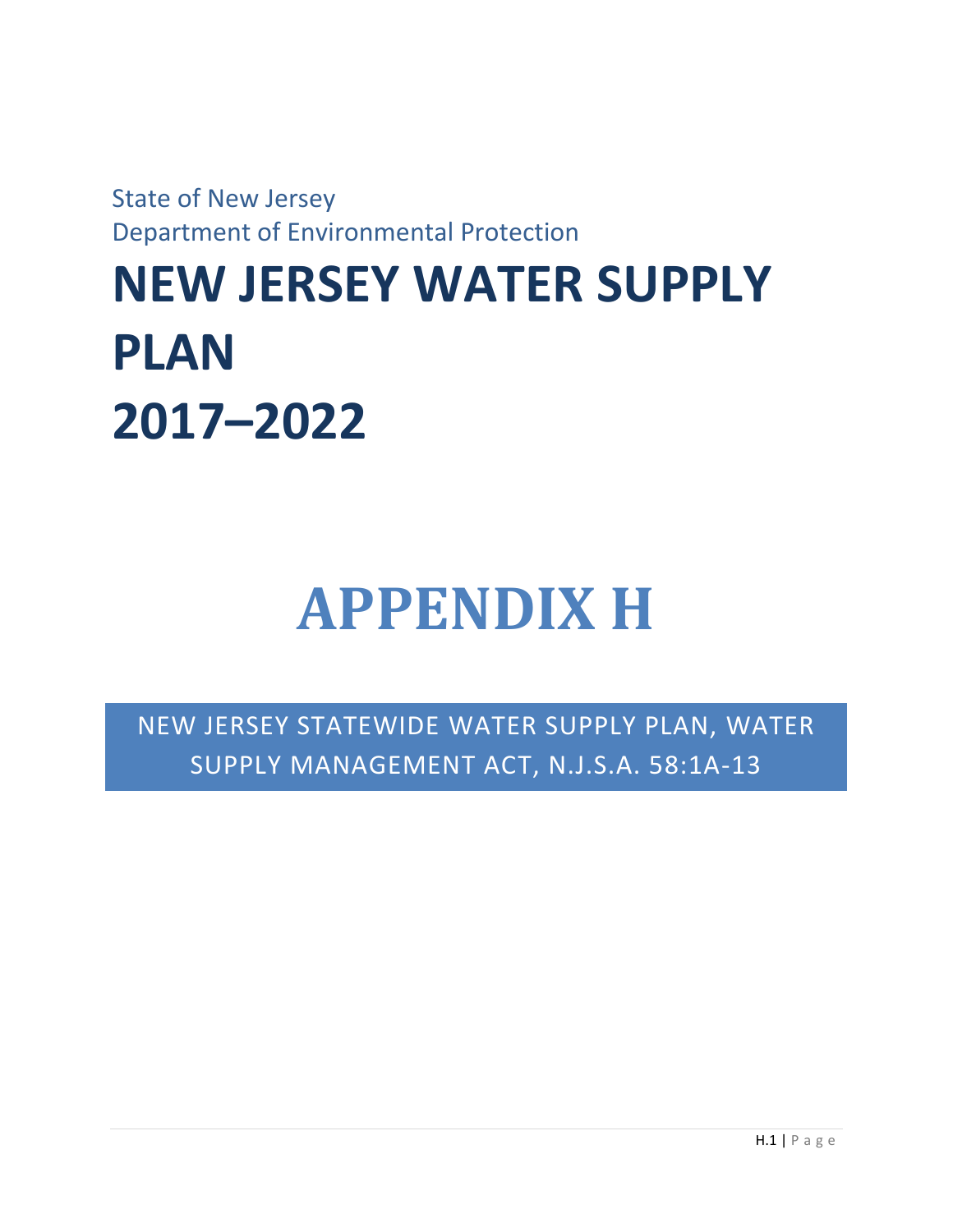#### **58:1A-13 NEW JERSEY STATEWIDE WATER SUPPLY PLAN** [\(NJSA 58:1A-1\)](http://www.state.nj.us/dep/watersupply/pdf/njsa_58_1a_1.pdf)

- 13. a. The department shall prepare and adopt the New Jersey Statewide Water Supply Plan, which plan shall be revised and updated at least once every five years.
- b. The plan shall include, but need not be limited to, the following:

(1) An identification of existing Statewide and regional ground and surface water supply sources, both interstate and intrastate, and the current usage thereof;

(2) Projections of Statewide and regional water supply demands for the duration of the plan;

(3) Recommendations for improvements to existing State water supply facilities, the construction of additional State water supply facilities, and for the interconnection or consolidation of existing water supply systems, both interstate and intrastate;

(4) Recommendations for the diversion or use of fresh surface or ground waters and saline surface or ground waters for aquaculture purposes;

(5) Recommendations for legislative and administrative actions to provide for the maintenance and protection of watershed areas;

(6) Identification of lands purchased by the State for water supply facilities that currently are not actively used for water supply purposes, including, but not limited to, the Six Mile Run Reservoir Site, with recommendations as to the future use of these lands for water supply purposes within or outside of the planning horizon for the plan; and

(7) Recommendations for administrative actions to ensure the protection of ground and surface water quality and water supply sources.

c. Prior to adopting the plan, including any revisions and updates thereto, the department shall:

(1) Prepare and make available to all interested persons a copy of the proposed plan or proposed revisions and updates to the current plan;

(2) Conduct public meetings in the several geographic areas of the State on the proposed plan or proposed revisions and updates to the current plan; and

(3) Consider the comments made at these meetings, make any revisions to the proposed plan or proposed revisions and updates to the current plan as it deems necessary, and adopt the plan.

d. Prior to the adoption of any revision to the New Jersey Statewide Water Supply Plan pursuant to this section, the department shall consult with the Highlands Water Protection and Planning Council, established pursuant to section 4 of P.L.2004, c.120 (C.13:20-4), concerning the possible effects and impact of the plan upon the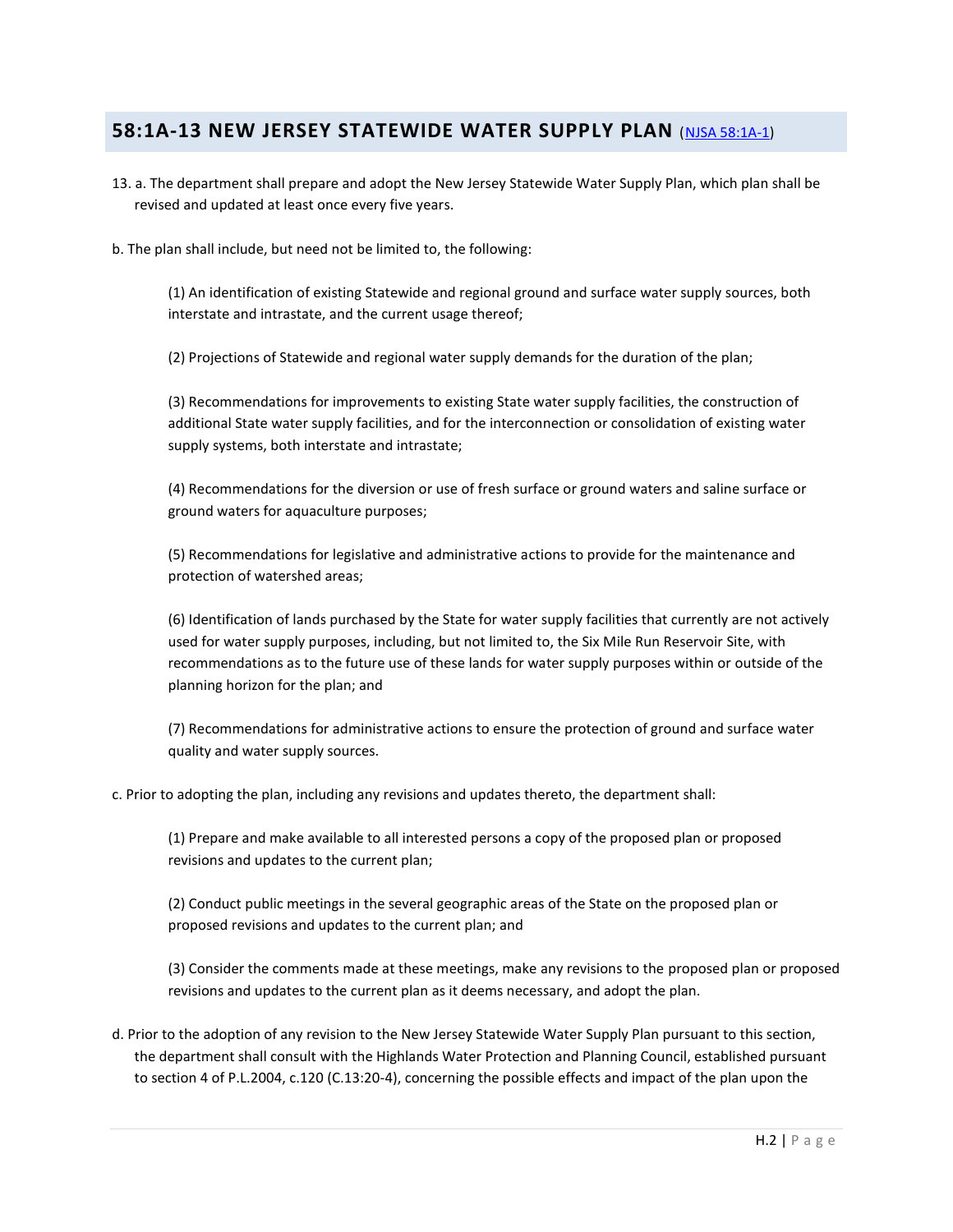Highlands regional master plan, adopted pursuant to section 8 of P.L.2004, c.120 (C.13:20-8l), and the water and other natural resources of the Highlands Region, as defined in section 3 of P.L.2004, c.120 (C.13:20-3).

#### **58:1A-13.1 MAINTENANCE OF STATE-OWNED LANDS IN THE SIX MILE RESERVOIR SITE AND OTHER UNUSED LANDS.**

- 3. a. The department shall take actions to assure that State-owned lands identified pursuant to paragraph (6) of subsection b. of section 13 of P.L.1981, c.262 (C.58:1A-13) shall be maintained in a manner to ensure that their future use for water supply purposes is not materially impaired or increased significantly in cost.
- b. Until State-owned lands identified pursuant to paragraph (6) of subsection b. of section 13 of P.L.1981, c.262 (C.58:1A-13) are used for water supply purposes, these lands shall be dedicated to the protection of natural resources, including grasslands, wetlands, forests and reforestation, ecosystem improvement, natural ground water recharge, and agricultural purposes that are compatible with natural resource protection and water quality protection. The use of these lands shall be subject to the following conditions:

(1) The lands may be used for open space recreational purposes to the extent that these uses do not impair natural or historic resource protection;

(2) Except for the construction of walking paths or bicycle paths, or other structures for passive recreational uses in accordance with the purposes of this act, permanent structures and other impervious cover shall be less than two percent of the total land area. Permanent structures or extensive impervious cover shall not be constructed on those lands that would be used for water supply purposes;

(3) The use of these lands for non-water supply purposes shall not impair the planned water supply use in any material way. Active recreation shall be allowed only outside the perimeter of any proposed water supply facilities, including, but not limited to, reservoirs, pipelines, canals, pumping stations or dams;

(4) Passive recreation may be allowed within the perimeter of any proposed water supply facility; and

(5) Agricultural uses shall be allowed in the most suitable sites based on soils, water quality protection and site configuration and shall be sited in a manner that protects the agricultural uses from significant interference and damage from recreational uses. All agricultural activities shall be conducted in a manner that will protect natural resources and water quality, as determined by the department in conjunction with the Department of Agriculture.